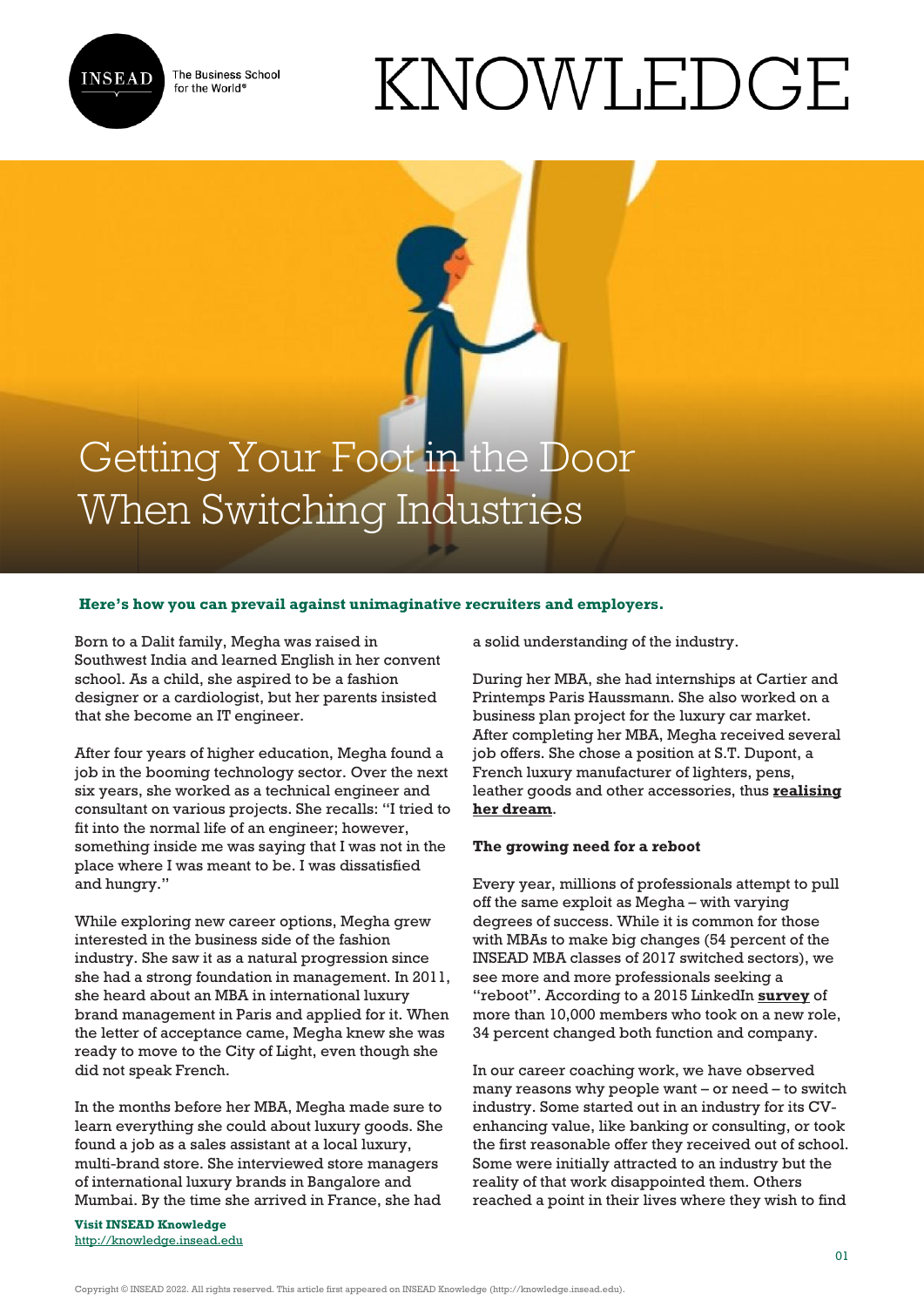more purpose or meaning in their work. There are even career changers who like their current industry, but fear it is fast becoming obsolete.

However, if finding a job is hard, finding one in a different industry can be even trickier. One of the biggest obstacles is employers who don't see how you can transfer your skills into a new business context. Whether through sheer laziness or a lack of imagination (or courage), recruiters naturally tend to hire candidates who tick all the boxes in the job spec, including the perennial "proven track record in the industry".

But fear not, switching industries is possible and doesn't mean you have to go back to square one. Here are some suggestions based on our extensive career coaching experience:

### **1. Do your research and be strategic**

- Define those industries you'd like to explore. Be clear about what you want. Ask yourself what makes you an attractive value proposition.
- It will be easier if you choose a sister industry. If you are in consumer goods, you could consider a switch to consumer healthcare. If you are in finance, you might go into insurance.
- Target industries that are either growing or more open to non-industry talent. In a 2015 **[blog](https://blog.linkedin.com/2015/01/30/switching-industries-no-longer-means-starting-over)**, LinkedIn ranked the top industries hiring outside. The internet industry came first with 12 percent of talent hired from a separate industry. Ranked second, venture capital and private equity brought in talent from nearly every sector.

# **2. Know your core skills and how to articulate their transferability**

- Take stock of your skills and identify which are transferable to your target industry and roles. Any given business function has skills that are considered fundamental and can be transferred.
- Don't forget soft skills like leadership, communication and teamwork. They are often just as important as hard skills and are applicable across industries.
- Make sure you have solid stories describing how you have successfully applied your skills.

#### **3. Network relentlessly**

- Stepping out of your comfort zone to make connections is critical to switching industries.
- Ask your current network to introduce you to decision makers in your field of choice. Your

**Visit INSEAD Knowledge** <http://knowledge.insead.edu>

contacts are likely to be able to help you and are often more than happy to do so.

- Contact and meet people doing the kind of work you want to do. Find out how (or whether) your skills match up. Try to understand how the industry operates and whether its culture welcomes career changers.
- Be patient and keep this in mind: The purpose of networking is not to secure a job immediately, but for you to get a sense of the industry, including its lingo (e.g. terms, expressions, acronyms).

#### **4. Experiment, get trained, be flexible**

- Take every opportunity to immerse yourself in your target industry. Ask if you can shadow someone, to observe what a typical work day is like. Attend events sponsored by the industry and follow its thought leaders on social networks.
- Use relevant companies' products or services. Visit their stores, talk to their customers, suppliers and other key stakeholders.
- Look for training programmes that can help you build the required knowledge, skills and network.
- Be open to taking a step back in terms of seniority or salary. Consider applying for positions in smaller companies where opportunities may be more abundant. SMEs may not always have the right talent to promote from within.

# **5. Show passion, energy and determination**

- Ask yourself: "Am I prepared to face the inevitable rejection of this kind of job search and not take it personally?"
- Keep trying. Don't be afraid to knock on doors and tell people why they should hire you.
- Show passion, energy and hunger. Recruiters want to see that you have the enthusiasm and stamina to pull off this transition.

Remember how Megha eventually followed her passion? Not only did she get that first job at S.T. Dupont, but soon after, she was appointed to its executive committee as International Marketing Director - Products & Communication. Although changing industries can be challenging, it can be an exciting decision that will open a broad range of opportunities.

*With INSEAD's Frédéric Godart and Brian Henry, the authors have published a case study on the story of Megha: ["Developing a \(Second\) Career in the](https://cases.insead.edu/publishing/case?code=37487) [Global Luxury Industry](https://cases.insead.edu/publishing/case?code=37487)".* 

Copyright © INSEAD 2022. All rights reserved. This article first appeared on INSEAD Knowledge (http://knowledge.insead.edu).